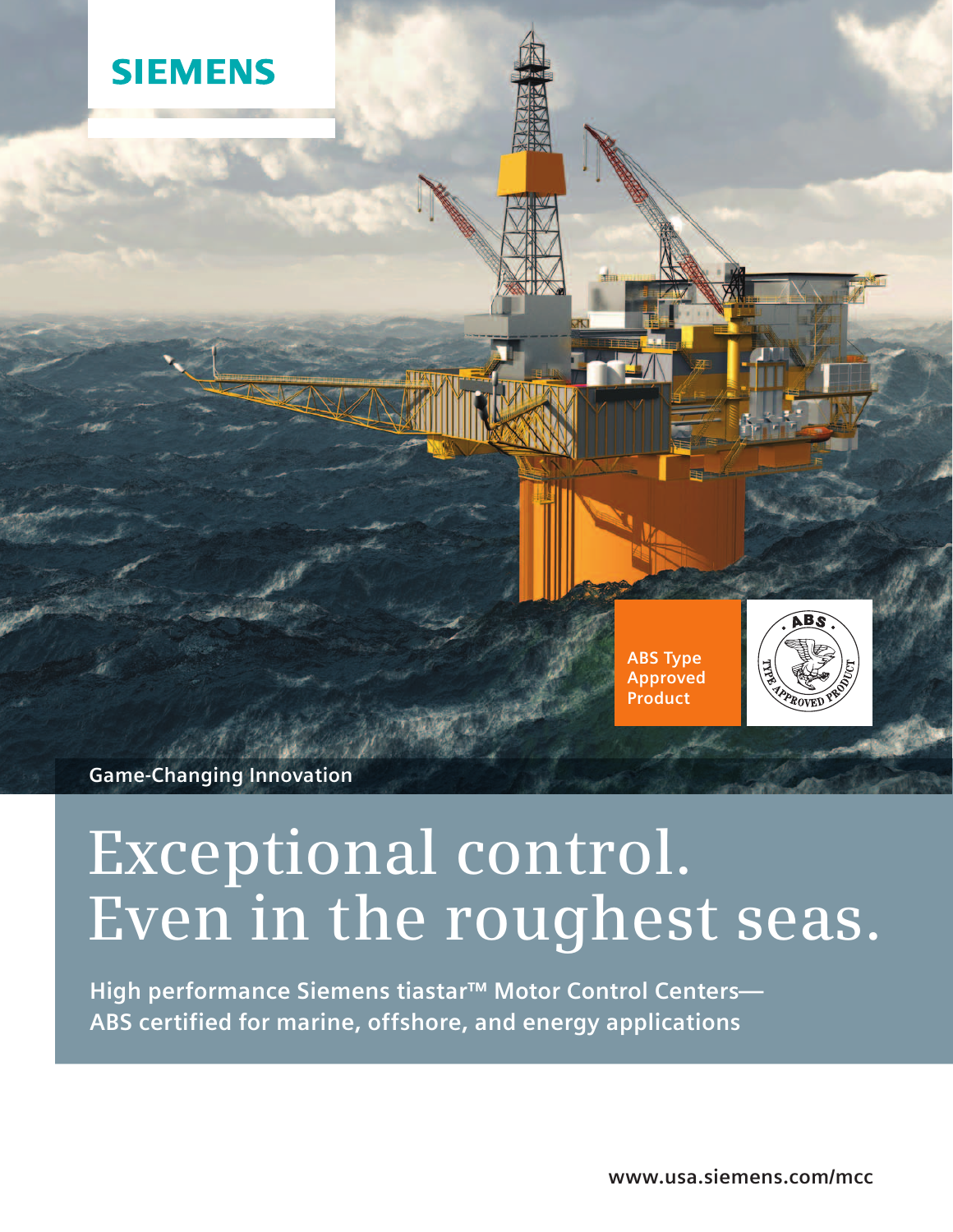

# **Get the Precise Control You Need**

**ABS Type Approved, tiastar Motor Control Centers from Siemens embody a host of design features that control risk, optimize performance, and deliver the lowest total cost of ownership for marine applications.**

From offshore energy platforms to LNG tankers and countless other onboard applications, Motor Control Centers from Siemens deliver exceptional safety, performance, and reliability in demanding conditions – features such as enhanced safety for electrical control systems and our unique Arc Resistant design, the first UL-witnessed ANSI/IEEE design available.

Our high density (HD) model delivers obvious advantages by providing a minimal footprint while never sacrificing advanced features or easy and accessible serviceability.

As part of a complete drive solution, tiastar MCCs seamlessly integrate variable frequency drives (VFD), motors, and other Siemens controls to provide the most energy efficient power solutions, backed by the extensive resources of a global leader, and designed for high performance and long life.

## **ABS Certified**

tiastar Motor Control Centers from Siemens are dual ABS certified.

- **n** ABS Design Approved
- **n** ABS Product Type Approved

## **High Density**

Maritime applications place a premium on space, and the MCC HD design delivers exceptional control capabilities in a reduced footprint without sacrificing access or serviceability. Designs also meet all applicable UL and NEMA standards.

- $\blacksquare$  Up to 10% weight reduction and 25% smaller footprint<sup>1</sup>
- $\blacksquare$  Modular plug-in units make installation and removal simple

## **Integrated Drives**

Siemens is a world leader in motors and variable frequency drives used to precisely tailor performance and efficiency. Coupling tiastar MCCs with our drive solutions provides designers and engineers with complete solutions that are ideally matched for reduced harmonic distortion and optimal productivity.

- $\blacksquare$  Precisely control fan, pump, and compressor speeds
- $\blacksquare$  Improve power factor

## **Arc Resistant**

The Siemens tiastar arc resistant MCC is the industry's first MCC tested to the ANSI/IEEE C37.20.7 testing guide, with representatives of Underwriters Laboratories, Inc. present to observe the testing procedures. Our innovative design increases safety by decreasing the risk of exposure of personnel to explosive arc flash.

- $\blacksquare$  Reinforced enclosure and latching systems
- $\blacksquare$  Internal venting system proactively channels the flow of arc fault gases
- $\blacksquare$  Type 2A accessibility for protection at the front, sides and back
- $\blacksquare$  Full side sheet isolates all sections within the MCC to prevent propagation of arc faults

*1 Compared to standard design.*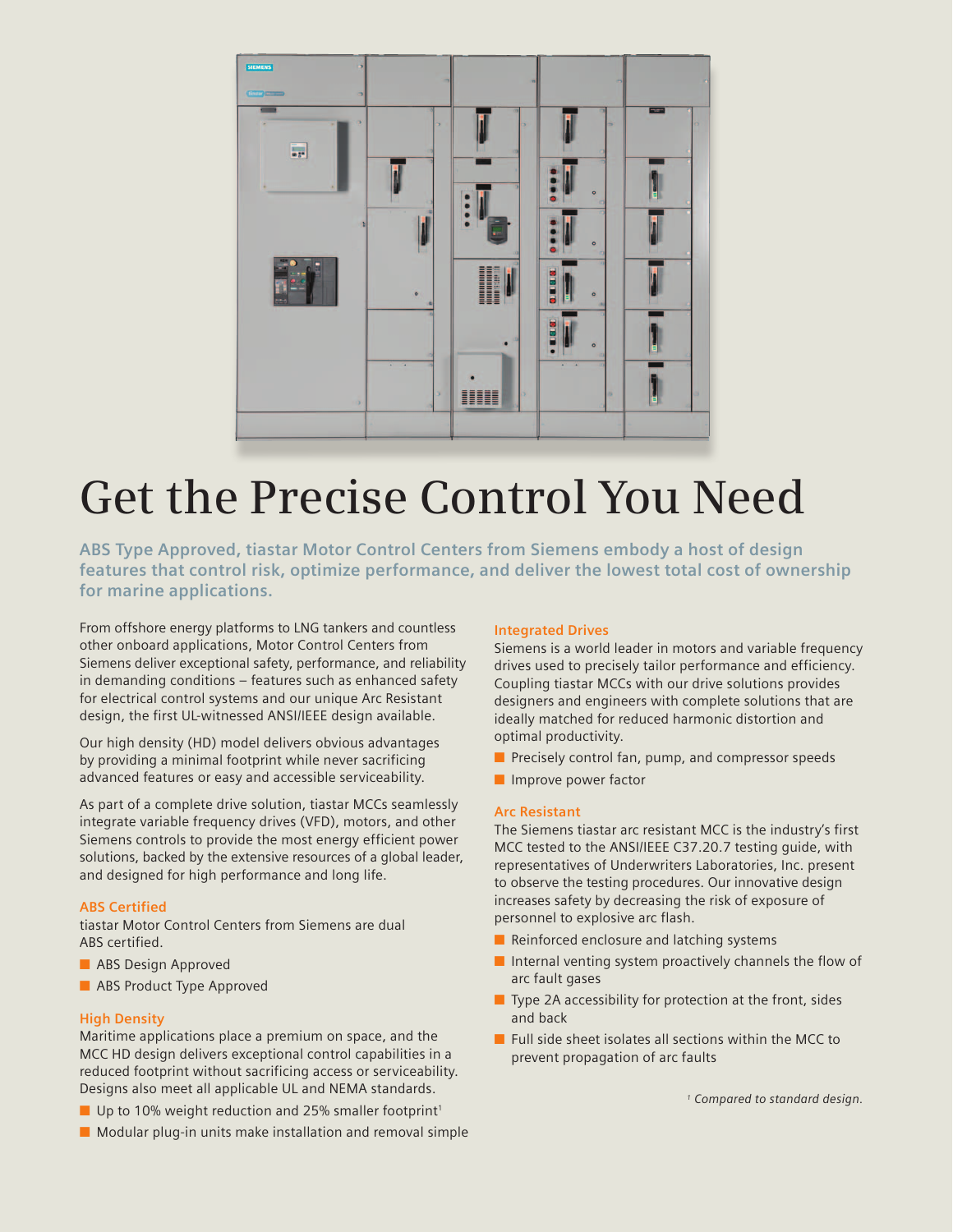

#### **Unrivaled Construction**

tiastar MCCs are exceptionally easy to service and maintain – by design. Simultaneously, personnel safety is never sacrificed in achieving service access.

### **Full Side Sheet**

The full side sheet structure includes dividers that isolate all individual sections within the MCC, reducing the risk of fault propagation.

## **Bolted Bus Joint Connections**

Electrical connections are unlikely to loosen due to thermal or mechanical stress by virtue of their double-bolted and conical washers at every connection point.

### **White Vertical Wireway**

The back of the vertical wireway is painted white to provide good routing visibility for wiring.

# **Clear Lexan® Barrier**

The horizontal bus is isolated from the horizontal wireway with a clear protective barrier, reducing the risk of inadvertent contact with horizontal bus. The clear barrier allows easy visible inspection of horizontal bus connections and joints.

#### **Hinged Doors**

Hinged access doors for access to the horizontal wireway allows for more convenient serviceability without the need to remove bulky panels.

# **White Unit Interior**

Exceptional visibility is enhanced by a white interior for added safety during servicing and maintenance.

#### **Horizontal Bus Isolation**

The entire bus assembly resides in the top 12" of the vertical section, providing convenient accessibility for faster serviceability.

#### **Optional: Vertical Bus**

Our unique vertical design isolates and insulates the bus assembly to inhibit accidental contacts and limit any arcing faults from propagating.

**For more information, contact your Siemens Representative or visit us at www.usa.siemens.com/mcc.**